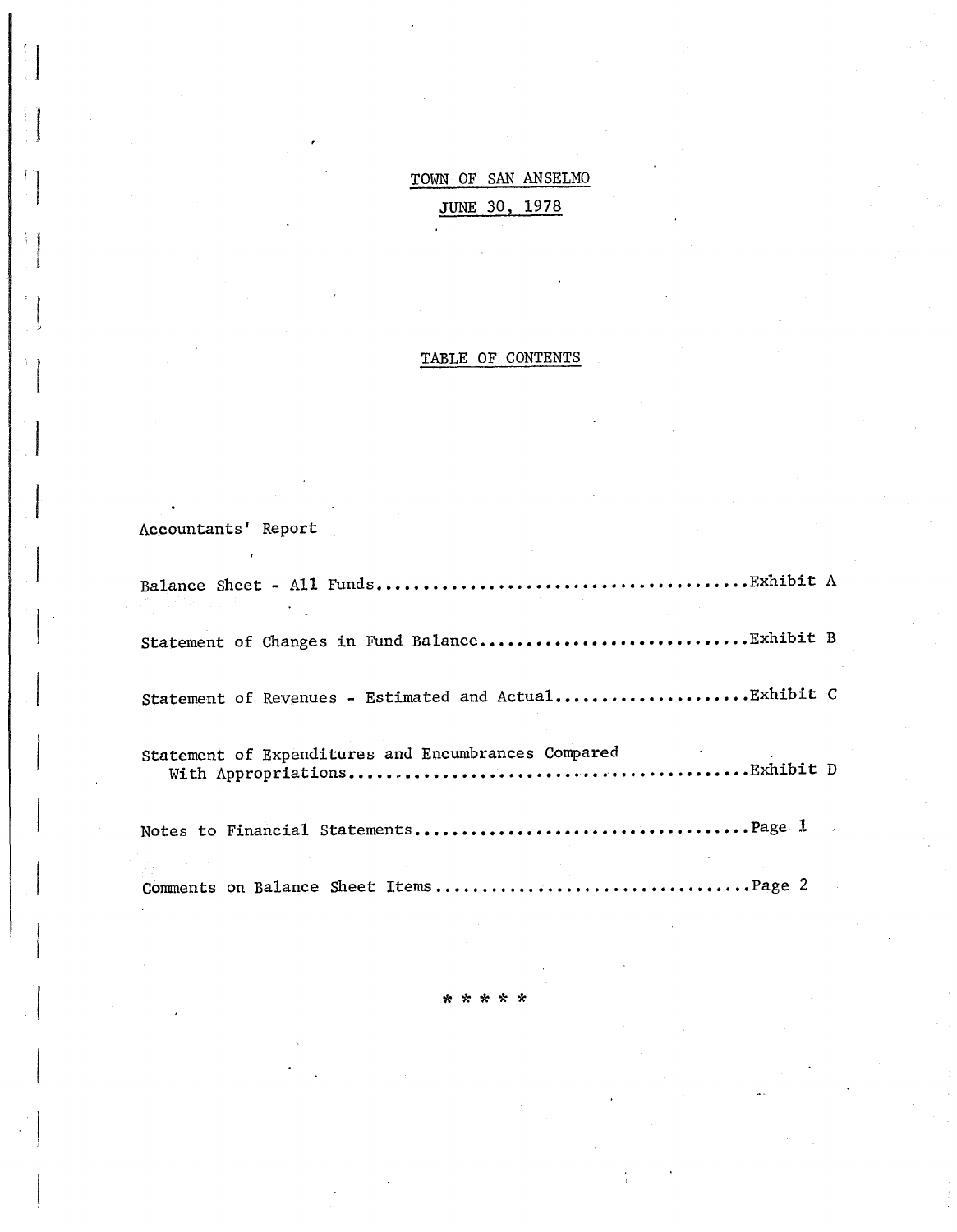JOHN F. JOYCE ARTHUR F. ROBIN ERIC L. HEDEN FRED E. LUNDBERG E. EUGENE DENKO DUANE L. FRISBIE

LINDQUIST, VON HUSEN AND JOYCE

CERTIFIED PUBLIC ACCOUNTANTS 120 MONTGOMERY STREET SAN FRANCISCO, CALIFORNIA 94104 415-433-0200

The Honorable Board of Councilmen of the Town of San Anselmo

We have examined the balance sheets of the several funds of the Town of San Anselmo as of June 30, 1978 and the related statements of revenues, of expenditures and of changes in fund balances for the year then ended. Our examination was made in accordance with generally accepted' auditing standards and accordingly included such tests of the accounting records and such other auditing procedures as we considered necessary in the circumstances.

The Town's general fixed assets have been recorded as explained in Note 1. The recording of general fixed assets at other than historical cost, except for donated property, is not in conformity with generally accepted accounting principles.

In our opinion, except for possible variations in values assigned to the fixed assets, the aforementioned statements present fairly the financial position of the several funds of the Town of San Anselmo at June 30, 1978 and the results of its operations and changes in fund balances for the year then ended, in conformity with generally accepted accounting principles applied on a basis consistent with that of the preceding year.

..r.'·

tissadquist,

August 10, 1978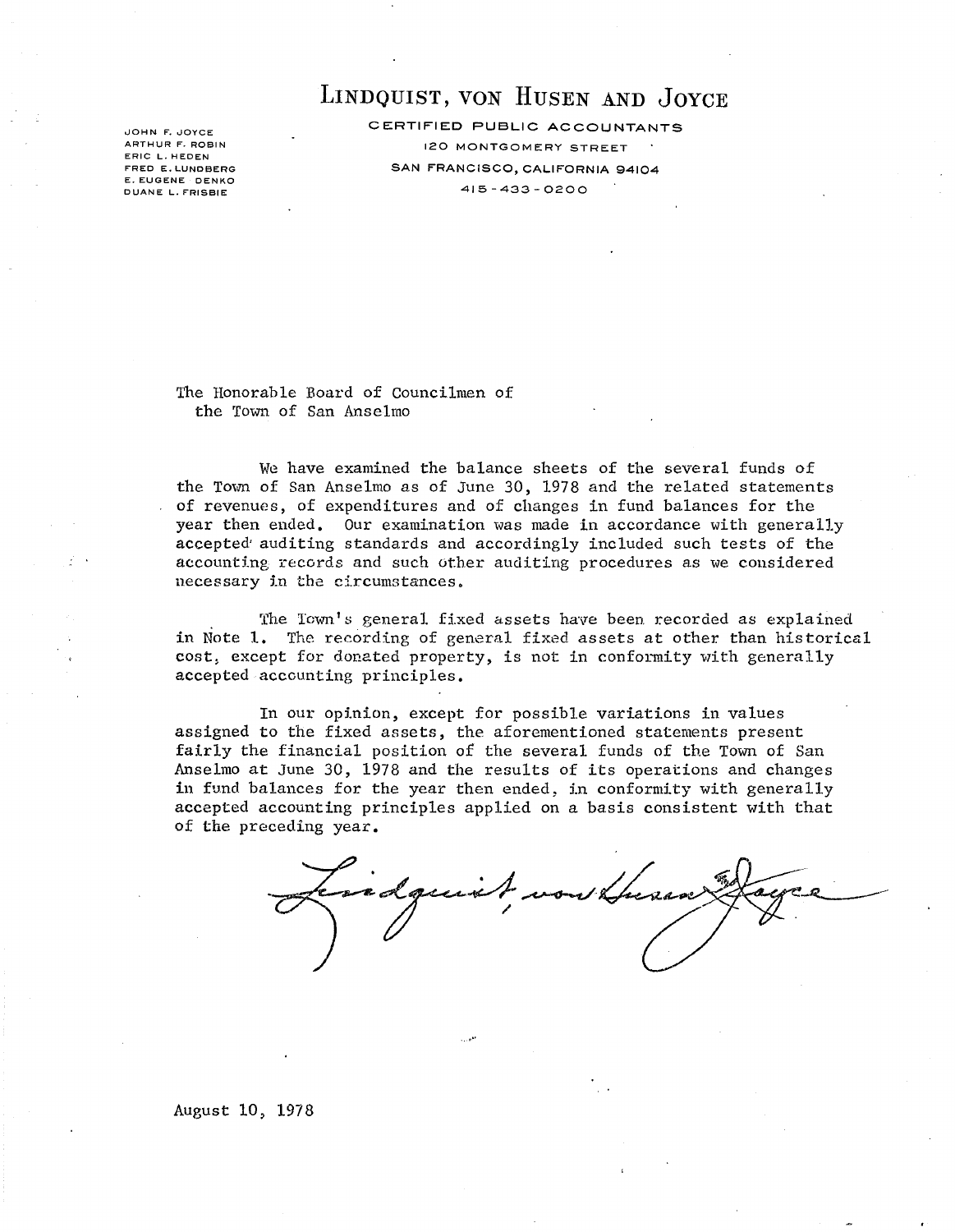-<br>-<br>-

BALANCE SHEET - ALL FUNDS

JUNE 30, 1978

| ASSETS:                                                                | Total                                        | General<br>Fund                   | Retirement<br>and Social<br>Security<br>Fund | Gas Tax<br>Fund | Federa1<br>Revenue<br>Sharing<br>Fund | <b>Federal</b><br>Antirecession<br>Assistance<br>Fund | General<br>Fixed<br>Assets |
|------------------------------------------------------------------------|----------------------------------------------|-----------------------------------|----------------------------------------------|-----------------|---------------------------------------|-------------------------------------------------------|----------------------------|
| Cash<br>Accrued revenue<br>Accounts receivable<br>General fixed assets | \$1,012,160<br>607,968<br>5,383<br>1,534,852 | 740,776<br>S.<br>574,459<br>5,383 | \$148,596                                    | \$9,875         | \$122,347<br>23,634                   | \$441                                                 | \$1,534,852                |
| <b>TOTAL</b>                                                           | \$3,160,363                                  | \$1,320,618                       | \$148,596                                    | \$9,875         | \$145,981                             | \$441                                                 | \$1,534,852                |
| LIABILITIES, RESERVES AND<br>FUND BALANCES:                            |                                              |                                   |                                              |                 |                                       |                                                       |                            |
| Accounts payable<br>Retirement and payroll                             | \$.<br>98,350                                | 60,675<br>\$.                     | \$37,675                                     |                 |                                       |                                                       |                            |
| taxes                                                                  | 23,576                                       | 23,576                            |                                              |                 |                                       |                                                       |                            |
| Reserve for encumbrances -<br>1976-1977                                | 8,013                                        | 8,013                             |                                              |                 |                                       |                                                       |                            |
| Reserve for encumbrances -                                             |                                              |                                   |                                              |                 |                                       |                                                       |                            |
| 1977-1978<br>Deferred revenues - recrea-                               | 800,224                                      | 800,224                           |                                              |                 |                                       |                                                       |                            |
| tional department<br>Deposit trust funds                               | 13,643<br>4,321                              | 13,643<br>4,321                   |                                              |                 |                                       |                                                       |                            |
| Reserve for receivables                                                | 5,384                                        | 5,384                             |                                              |                 |                                       |                                                       |                            |
| Reserve for imprest funds                                              | 405                                          | 405                               |                                              |                 |                                       |                                                       |                            |
| Investment in fixed assets<br>Fund balances                            | 1,534,852<br>671,595                         | 404,377                           | 110,921                                      | \$9,875         | \$145,981                             | \$441                                                 | \$1,534,852                |
| TOTAL                                                                  | \$3,160,363                                  | \$1,320,618                       | \$148,596                                    | \$9,875         | \$145,981                             | \$441                                                 | \$1,534,852                |
|                                                                        |                                              |                                   |                                              |                 |                                       |                                                       |                            |

The accompanying notes are an integral part of these financial statements.

#### EXHIBIT A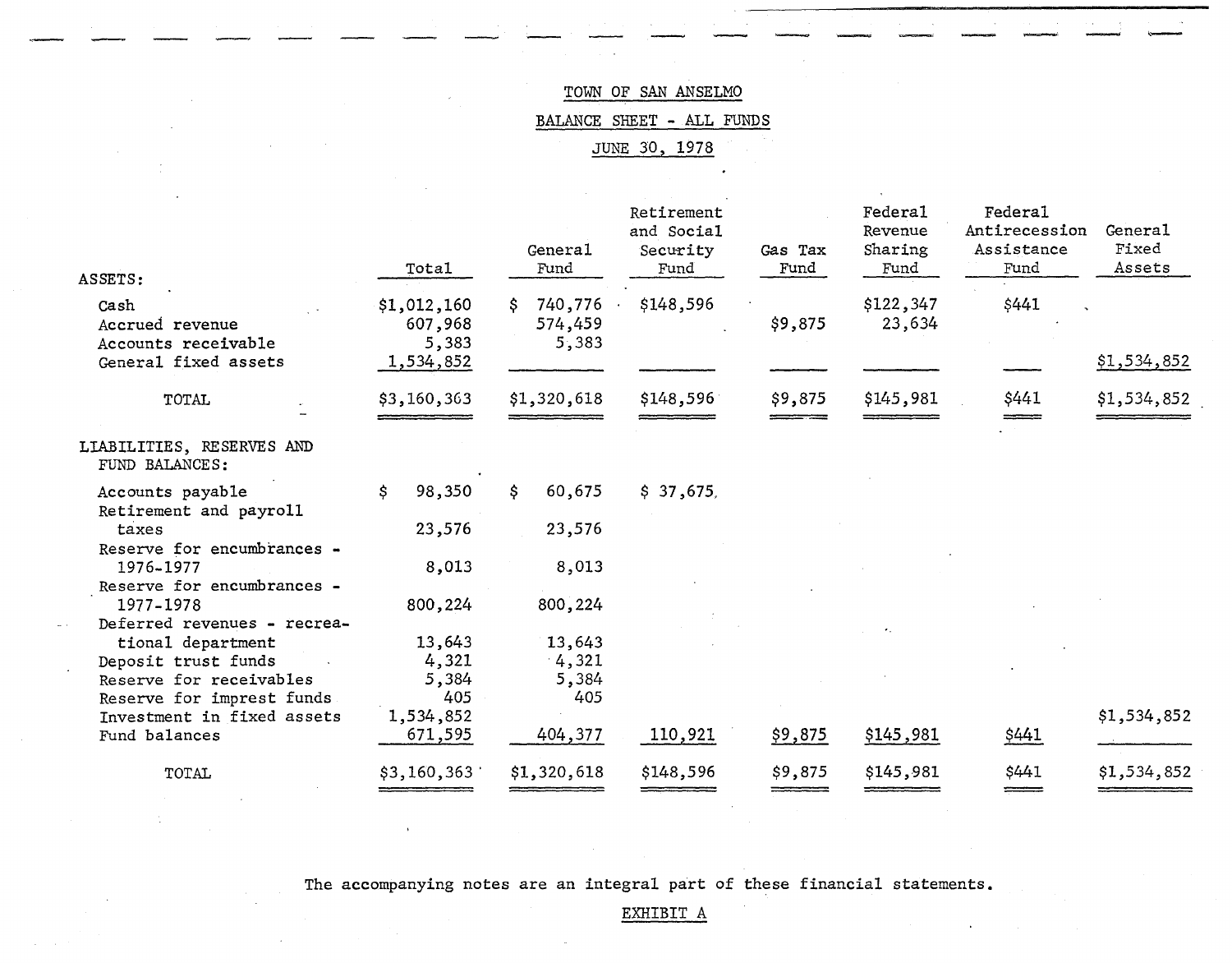$\label{eq:recon} \mathbf{v}_i$ 

STATEMENT OF CHANGES IN FUND BALANCES

### YEAR ENDED JUNE 30, 1978

|                                                                                                                                | Total                                                                      | General<br>Fund                                                            | Retirement<br>and Social<br>Security<br>Fund             | Gas Tax<br>Fund  | Federal<br>Revenue<br>Sharing<br>Fund | Federal<br>Antirecession<br>Assistance<br>Fund |
|--------------------------------------------------------------------------------------------------------------------------------|----------------------------------------------------------------------------|----------------------------------------------------------------------------|----------------------------------------------------------|------------------|---------------------------------------|------------------------------------------------|
| BALANCES, JULY 1, 1977                                                                                                         | 768,803                                                                    | 460,836                                                                    | \$78,439                                                 | \$97,636         | \$125,029                             | \$6,863                                        |
| REVENUE (NOTE 1):                                                                                                              |                                                                            |                                                                            |                                                          |                  |                                       |                                                |
| Taxes<br>Licenses and permits<br>Fines, forfeitures and penalties                                                              | 1,754,322<br>76,043<br>87,086                                              | 1,460,198<br>76,043<br>87,086                                              | 294,124                                                  |                  |                                       |                                                |
| Revenue from use of money and property<br>Revenue from other agencies                                                          | 85,849<br>1,318,456                                                        | 71,730<br>1,069,037                                                        |                                                          | 4,691<br>135,545 | 8,950<br>94,253                       | 478<br>19,621                                  |
| Charges for current services<br>Other revenue                                                                                  | 247,887<br>34,528                                                          | 220,308<br>34,528                                                          | 27,579                                                   |                  |                                       |                                                |
| Total revenue                                                                                                                  | 3,604,171                                                                  | 3,018,930                                                                  | 321,703                                                  | 140,236          | 103,203                               | 20,099                                         |
| Fund transfers<br>Reserve for contingencies:                                                                                   |                                                                            | 336,769                                                                    |                                                          | (227, 997)       | (82, 251)                             | (26, 521)                                      |
| From general fund<br>Appropriated for expenditures<br>To general fund                                                          | (50, 666)<br>49,344<br>1,322                                               | (50, 666)<br>49,344<br>1,322                                               |                                                          |                  |                                       |                                                |
| Total available                                                                                                                | 4,372,974                                                                  | 3,816,535                                                                  | 400,142                                                  | 9,875            | 145,981                               | 441                                            |
| EXPENDITURES AND ENCUMBRANCES:                                                                                                 |                                                                            |                                                                            |                                                          |                  |                                       |                                                |
| General government<br>Public safety<br>Public works<br>Planning<br>Library<br>Parks and recreation<br>Town Hall reconstruction | 235,530<br>1,351,743<br>499,062<br>41,806<br>150,098<br>482,267<br>940,873 | 215,889<br>1,188,413<br>451,261<br>34,366<br>133,197<br>448,159<br>940,873 | 19,641<br>163,330<br>47,801<br>7,440<br>16,901<br>34,108 |                  |                                       |                                                |
| Total expenditures and encumbrances                                                                                            | 3,701,379                                                                  | 3,412,158                                                                  | 289,221                                                  |                  |                                       |                                                |
| BALANCE, JUNE 30, 1978                                                                                                         | 671,595                                                                    | 404,377                                                                    | \$110,921                                                | 9,875<br>s       | \$145,981                             | 441                                            |

The accompanying notes are an integral part of these financial statements.

EXHIBIT B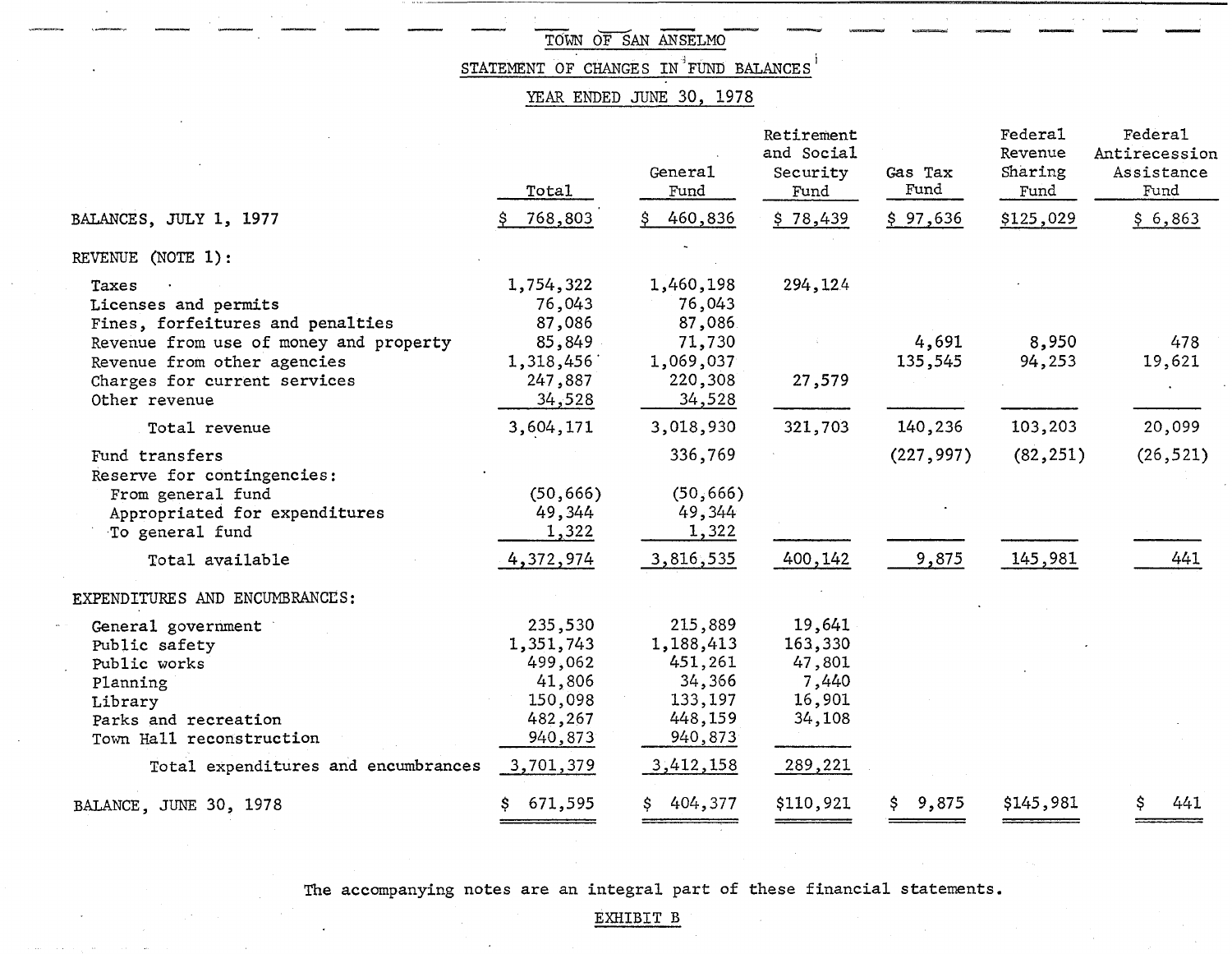#### NOTES TO FINANCIAL STATEMENTS

#### JUNE 30, 1978

#### $NOTE = 1 - 1$ SIGNIFICANT ACCOUNTING POLICIES:

#### Modified Accrual Basis of Accounting:

The Town maintains its records on a modified accrual basis of accounting wherein liabilities are provided for in the period in which they are incurred and revenues are recognized only when received. However, receipts prior to June 30 for recreational activities to occur after that date are deferred as revenue until the period in which the activity occurs, and certain other revenues such as interest earned on deposits, federal revenue sharing entitlements for June 30, 1978, and amounts collected and held by other governmental agencies are accrued as revenue.

#### General Fixed Assets:

 $\overline{a}$ 

The Town inventoried its general fixed assets during the 1961-62 fiscal year, assigned values thereto, and recorded the total valuation on its books. Land valuation was based on the County Assessor's appraisal for real estate tax purposes for that year. The valuation of improvements was based on insurance appraisals. Equipment was valued at cost where such was ascertainable and at appraised. or estimated values where costs were not known. Additions since that time are valued at cost or at appraised values where properties are acquired by gift.

The Town's policy is to record as a fixed asset all land and any equipment of significant value having a utility which extends three years or longer.

#### Retirement Plan:

Substantially all City employees are members of the Public Employee's Retirement System, administered by the State of California, to which contributions are made by both the City and employees. The total pension expense recognized by the City for the fiscal year ended June 30, 1978 was approximately \$216,000. At June 30, 1978, the amount of unfunded liability, if any, was not available from the plan administrator.

#### NOTE 2 LEASE COMMITMENTS:

On July 1, 1977, the Town entered into a lease for the former Isabel Cook School. The terms of the lease is six years. It requires first year payments totaling \$126,000, less a credit for rent previously paid of \$29,185, followed by annual payments of \$64,500. At the end of the sixth year, the Town has the option to purchase the property for \$1. The Town may exercise the option to buy at any time during the term by pre-paying the remaining installments, or may cancel the lease at its . discretion.

The Town has renewed its lease on June 30, 1978 for the premises at 128 Tunstead Avenue which now houses the Department of Public Works. The lease ends December 30, 1978 and requires monthly payments of \$650.00

**-1-**